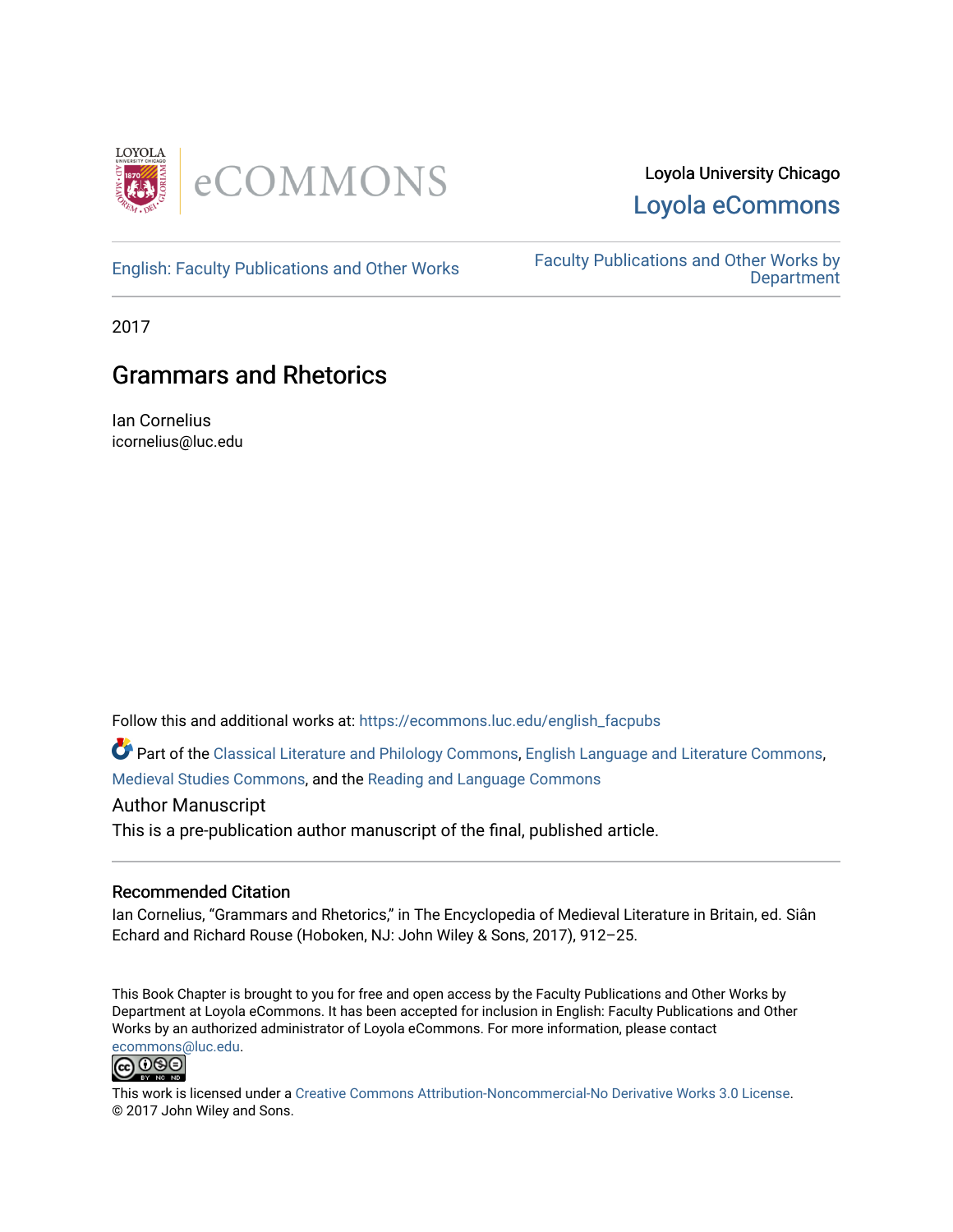"Grammars and Rhetorics," in *The Encyclopedia of Medieval Literature in Britain*, eds. Siân Echard and Richard Rouse (John Wiley & Sons, 2017)

Ian Cornelius Loyola University Chicago, USA

**Grammars and Rhetorics.** What is called "western civilization" is, perhaps, a fusion of the Roman imperial state and an Abrahamic religion of salvation. Both components of this geminate cultural form depend profoundly on the written word; western societies have therefore required, at minimum, a continuous supply of literate servants, and this need was met during the Middle Ages by the teaching of Latin. Latin was the language of the western church; it was also the language in which secular authorities across most of medieval western Europe conducted their core literate activities. The treatises developed for and employed in the teaching of elementary and advanced Latin literacy are here termed grammars and rhetorics. By their shifting shapes and contents, they track deep changes in the social conditioning of literacy and social demands upon it. These treatises also sustained and informed specifically literary practices of reading and writing.

# **Inheritance and Innovation: An Overview**

The topic requires a continental perspective. In the European cultural orbit, the study of language and provision of formalized instruction in its use were pioneered in Greece beginning in the fifth century BCE – a historical ancestry visible in the words "grammar" and "rhetoric" themselves. The ancient Greek word *grámmata* (plural of *grámma*, "letter") means "documents" or "literature." The skill proper to literary reading was termed *grammatikḗ*. Prized as an element of Greek cultural identity, literary studies also prepared the student for subsequent training in the language of political enterprise. From Plato forward, *rhētorikḗ* named the skill proper to public speaking, while a *rhḗtōr* was a public speaker, or someone who taught this skill. The Greek literary curriculum attained its definitive form in the third century BCE. In the following century that curriculum was adopted in Rome, where it became the basis of a newly articulated bilingual (Greek–Latin) pedagogy that persisted, in attenuated form, through the fifth century CE.

The foundations of Latin rhetoric were laid down in the anonymous *Rhetorica ad Herennium*, the treatises of Cicero, and Quintilian's *Institutio oratoria*, all products of the great flowering of rhetorical study in Rome in the first centuries BCE and CE. Acutely aware of the criticisms leveled at rhetoric, the Roman rhetoricians announced their disciplinary aim as the formation of "a good man skilled in speaking" (*vir bonus dicendi peritus*). The ethical component received fullest treatment in Cicero's dialogues and in his prologue to *De inventione.* The technical component – to teach effective speaking – was easier to schematize. Rhetoric taught how to find ideas adequate to an occasion, arrange them, express the ideational arrangement in effective language, commit that language to memory, and deliver the remembered composition before an audience (*inventio*, *dispositio*, *elocutio*, *memoria*, and *pronuntiatio*, respectively). Students would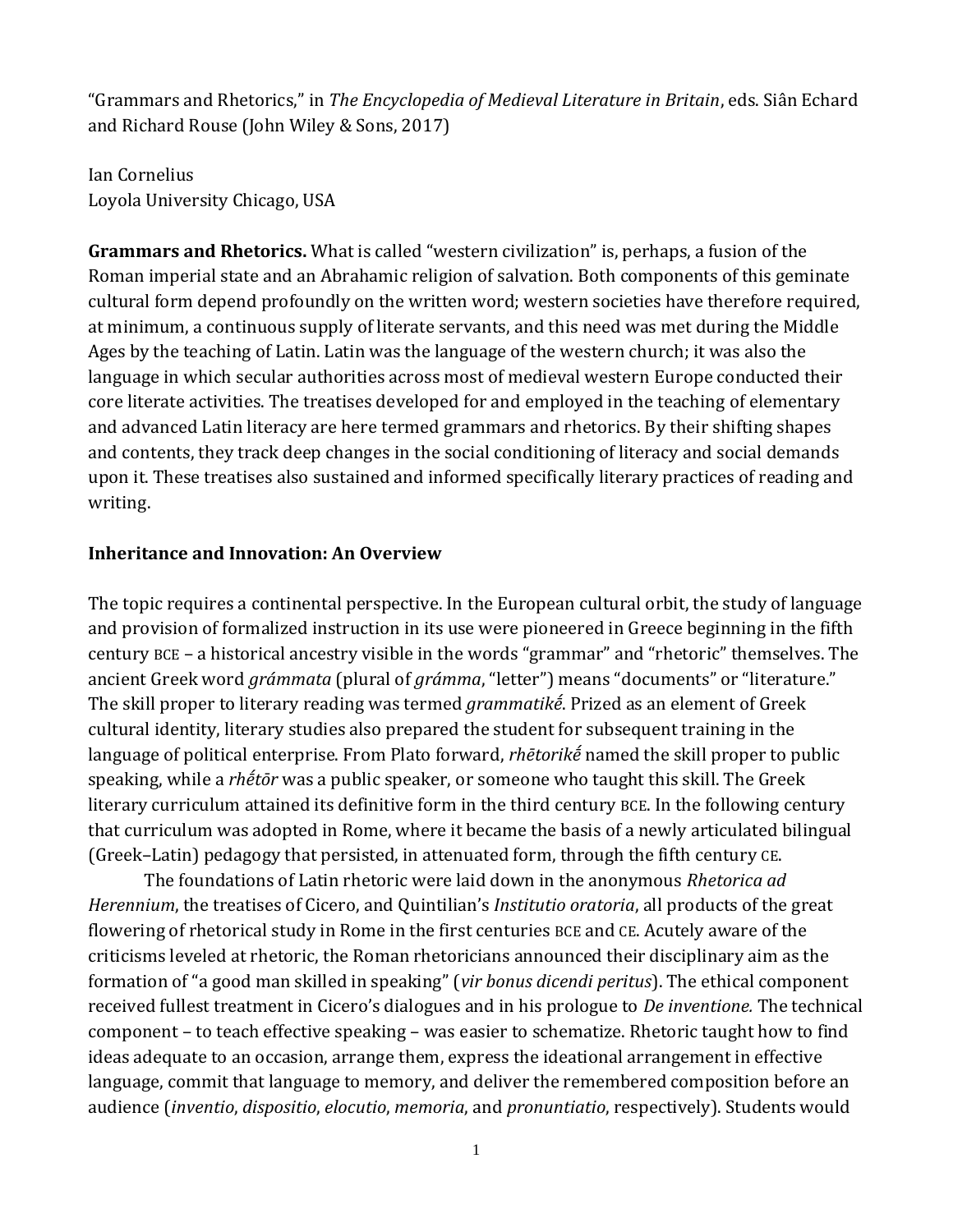practice *elocutio* in short composition drills on set topics (*progymnásmata*, *praeexercitamina*); longer exercises in declamation pro and contra (the *suasoria* and *controversiae*, again on set topics), afforded training in the whole five-step process.

Preparation for this study was supplied in the Roman grammar schools. There students were drilled in matters of correct usage and introduced to the semi-artificial language of literature. These two charges were summed up as *recte loquendi scientia poetarumque ennarratio* ("knowledge of correct usage and interpretation of the poets"). The method was analyticsynthetic, grasping language as a system of constituent parts. The letters of the alphabet were classified according to the quality of their speech sounds. One then showed how letters form syllables in combination, and how syllables group into feet, which give structure to the prose clause and poetic line. Grammar-school students already knew how to read: they now developed a conceptual relation to written language. A second series of divisions operated over the lexicon: words were classified into eight "parts of speech" (noun, pronoun, verb, adverb, participle, conjunction, preposition, and interjection) and their properties enumerated. The concepts and vocabulary elaborated in these first two exercises were then applied to actual verbal constructions in the stream of discourse. Deviations from ordinary usage would be identified, named, and assessed. These three analytic series – bearing upon the syllable, the lexicon, and the utterance, respectively – correspond to the three parts of Aelius Donatus's *Ars maior*, one of the most influential grammatical treatises of the early Middle Ages. The first part (henceforth *Ars maior* 1) treats letters and syllables. The second, *Ars maior* 2, treats the parts of speech. *Ars maior*  3 elaborates the vocabulary that students would employ in analysis of literary texts (*enarratio poetarum*) and assessment of their own trial compositions.

Donatus taught in the middle of the fourth century CE, a placement indicative of historical asymmetries between the paired disciplines of grammar and rhetoric. Although grammatical studies developed in Rome simultaneously with rhetoric, the ancient grammars are almost wholly lost, presumably because decommissioned in a process of continuous curricular renovation. New treatises tended to draw heavily on earlier ones, and this fact encouraged superannuation, so long as the basic pedagogical system endured. The subsequent breakup of the Roman Empire interrupted ordinary processes of pedagogical reproduction and lent retrospective authority to the classroom tools then in use. Medieval grammatical studies were founded on textbooks composed around the Mediterranean basin between the fourth and sixth centuries, and Donatus's name became synonymous with grammar.

Rhetoric followed a different track, in two senses. First, the new treatises composed and compiled in late antiquity failed to eclipse the treatises of the classical period (though they came close). Second, whereas medieval grammatical studies were coextensive with Latin literacy, the study of rhetoric was comparatively limited. Cicero's *De inventione* and other classical and late antique treatises always commanded attention in certain quarters, but the particulars (that is, which texts where available, and where) shifted from one century to the next, and the stream of transmission was very thin between the sixth century and the eleventh. If there were rhetoricians in Roman Britain, their books were subsequently lost. With a few exceptions, treatises of rhetoric then remained unavailable on the British Isles until the twelfth century.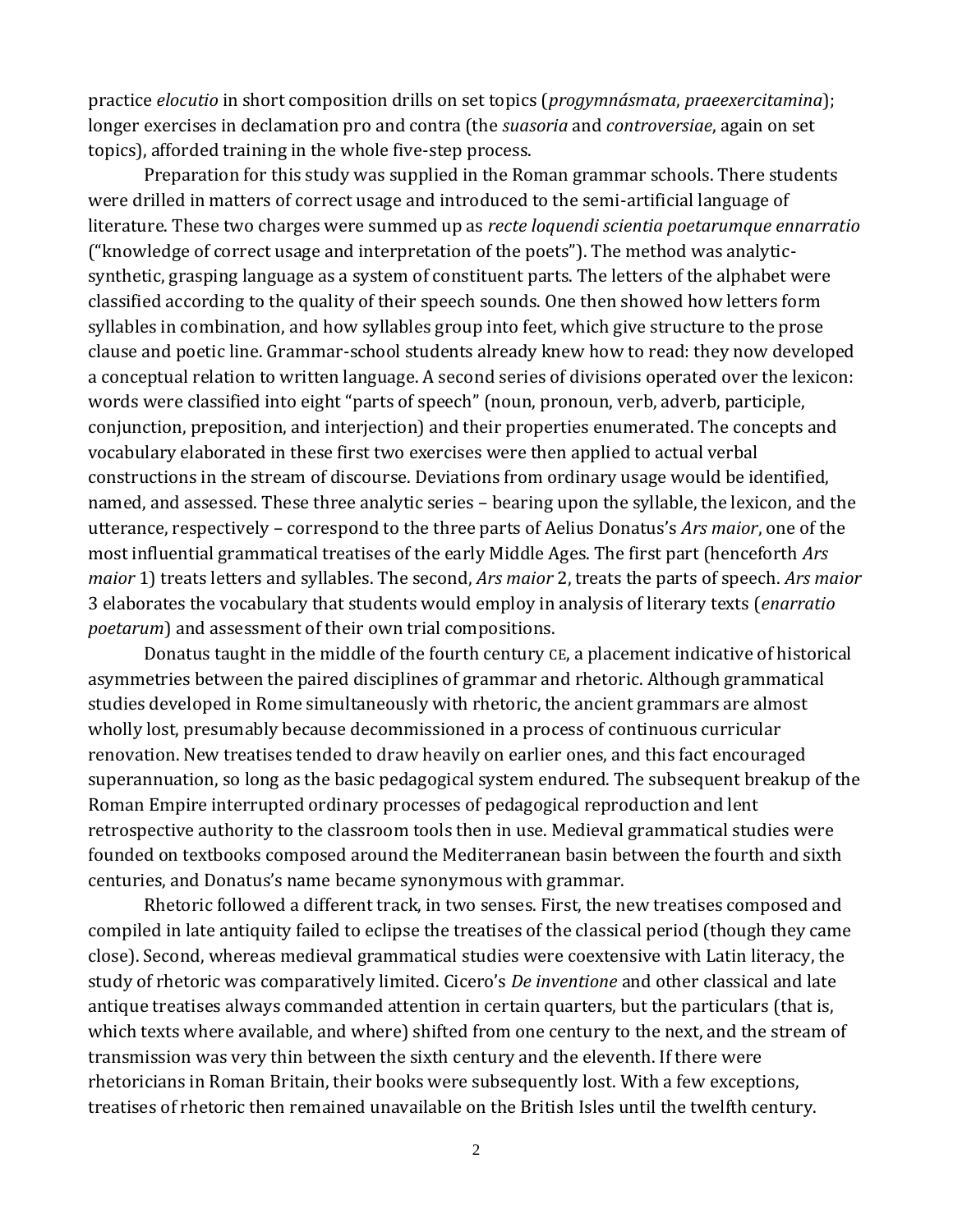Though an unequal pair, grammar and rhetoric were contiguous in concept; they are rightly treated together. From the classical and late antique discipline of grammar, medieval students and teachers derived the following:

- elementary instruction in the forms of the Latin language;
- a conception of language as a rational and divisible system;
- an enabling introduction to the artificial language of Latin quantitative verse; and
- a practice of slow, close, and meticulous reading.

Rhetorics supplied schematizations and practical advice bearing on higher-order aspects of composition:

- a stadial, or sequenced, conception of literary craft (from *inventio* to *pronuntiatio*);
- an anatomy of compositions (they have a beginning, middle, and end, each involving its own strategic choices);
- a notion of graduated levels of style (high, middle, and low); and
- the basic idea that verbal skill may be learned.

Grammars and rhetorics alike supplied a typology of expressive devices (the grammatical schemes and tropes; the rhetorical figures). Finally, the most important medieval innovations were these:

- grammars addressed to the new problem of teaching Latin as a foreign language;
- language study refocused on the Bible and interpretation of it;
- the replacement of a bilingual Greek–Latin pedagogy with bilingual pedagogies in which Latin was paired with a local vernacular;
- philosophical inquiries into the mechanics of signification; and
- instruction in new, nonclassical varieties of Latin verse and prose, and in genres unknown to or underserved by classical rhetoric.

These phenomena were distributed unevenly over a period of 11 centuries. To unpack the array and expose individual developments to visibility, we need to examine the chronology.

# **After Empire (Beginnings to 600)**

The Roman historian Tacitus claimed that the British nobility, subjugated by Roman military might, clamored to have their sons educated in the Latin language. Although Tacitus's ethnographic writings are sharply inflected by ulterior motives (the virtuous barbarian points up the dissolute Roman), teachers of Latin grammar and rhetoric probably did offer their services in Britain, as they did in other imperial provinces. Evidence of grammatico-rhetorical training must now be pieced together from the archeological record (literate artifacts include verse epigraphy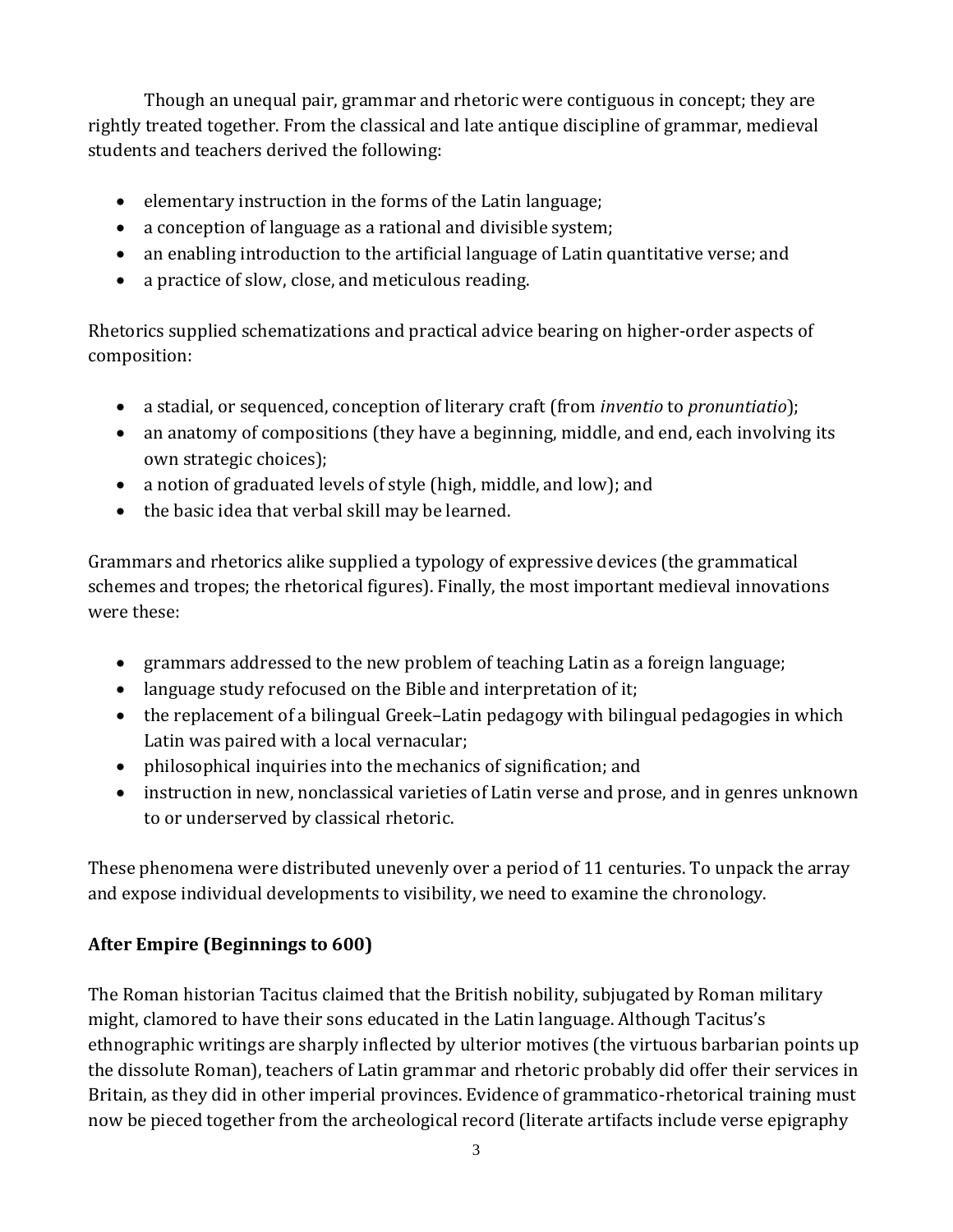and mosaic scenes from the *Aeneid*) and some few surviving writings and life trajectories. The career of Pelagius (fl. 380–418) unfolded in the Mediterranean world, but his purpose in leaving Britain for Rome – to study rhetoric and law – would have been practicable only after a thorough grammatical training, which he must have acquired in Britain. Gildas (fifth/sixth century) may have received parts of his education in Gaul, but he wrote for a British audience; his *De excidio Britanniae* implies that the traditional Roman education remained relevant in some British circles well after the Roman colonial project had failed (Lapidge 1984).

The grammatico-rhetorical attainments of Pelagius and Gildas are confirmed by comparison with St. Patrick, a third member of the Romanized British aristocracy: his writings lack the grammarian's concern for standard usage. By emphasizing that he lacked formal education, Patrick implies that higher attainments were possible, but he also illustrates the rift that Christianity introduced into late antique Latinity. Christianity could not repudiate *grammatica*, but it could and did repudiate the literary and secular curriculum that had previously housed *grammatica*. Henceforth, this discipline would need to acknowledge the priority of the Bible over the pagan poets and orators. Though ideological at heart, curricular change also responded to political disarray, resource scarcity, and migration.

#### **Missionary Grammar (600–800)**

The first migration of significance was the migration of Christianity itself. When Patrick and other British missionaries brought the new faith to the Irish and the Picts, they encountered circumstances fundamentally different from those that attended the introduction of Christianity into Roman Britain in the third century. Ireland and Scotland had remained free from Roman domination; accordingly, there was no stratum of Latin-speakers who might provide a linguistic foothold for the new religion. This was a novel situation for all parties involved, but it was replicated two centuries later, when Irish and Roman missionaries set about converting the Germanic peoples who, in the interim, had settled over much of what is now called England. The landmark dates here are the Roman Church's mission to Kent in 597, the Irish mission to Northumbria in 634, and the arrival of Theodore and Hadrian at Canterbury in 669. Like the fifthcentury Irish, the seventh-century Anglo-Saxons had to be taught Latin from scratch.

The existing Latin grammars were inadequate to this task, for they were designed to initiate Roman 12-year-olds into metalinguistic awareness. The child's game of pointing at things and naming them was folded back onto the language itself: its parts could be isolated and named, and their qualities enumerated. The student's language – the one he or she learned in the nursery and, more recently, learned to recognize in written form – was revealed to consist of such things as proper and common nouns, inchoative and frequentative verbs, the three degrees of the preterite, and so on. Donatus declined only a single verb in full, for that was sufficient to show native speakers of Latin what their teacher meant by, for example, the pluperfect tense. Irish and Anglo-Saxon clergy-in-training needed something else entirely. They needed to see the full array of conjugations for at least one verb from each of the four major inflectional classes, plus full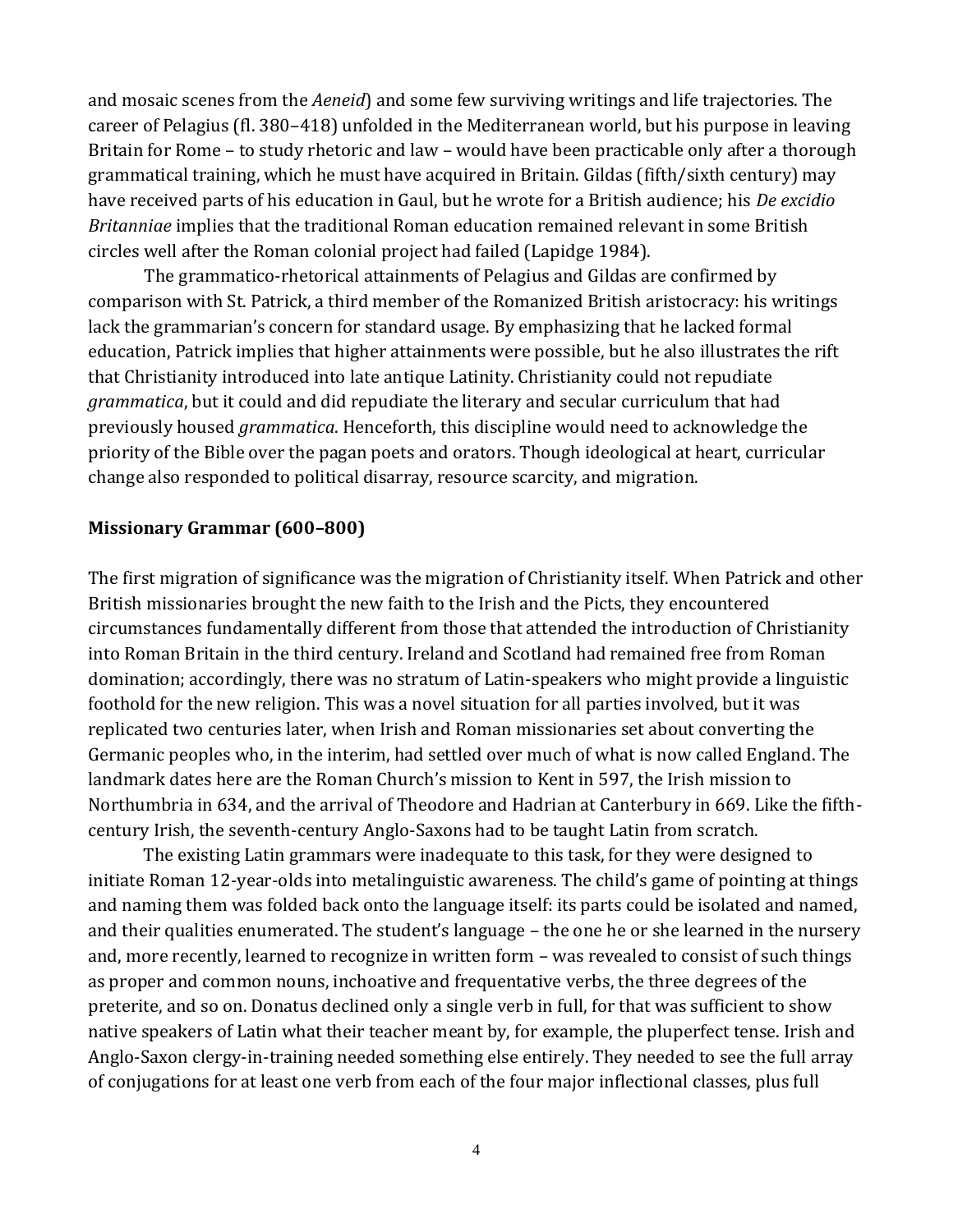conjugations of each of the irregular verbs. Likewise, they needed to see examples of each of the five major inflectional classes of Latin nouns.

The paradigms omitted by Donatus could be found in other late antique grammars. In the fifth and sixth centuries, Continental grammarians had begun collecting the missing information and interpolating it into Donatus's *Ars minor* (the shorter of his two treatises, corresponding in content to *Ars maior* 2). These same Continental grammarians also refocused grammatical instruction on Christianity: *ecclesia* ("church") replaced *musa* ("muse") as an example of a feminine noun; some illustrative quotations from the Roman poets were replaced with quotations from the Bible and Christian poets. Though begun on the Continent, this cultural retrofit was perfected on the British Isles, yielding a new kind of grammar textbook, focused on the inflecting parts of speech and on the vocabulary of the Latin church (Law 1982, 53-56). The elementary grammars are mostly anonymous. One is by the Anglo-Saxon cleric Tatwine (d. 734); another was compiled by his compatriot Boniface, probably before 716.

Donatus's treatises remained useful at higher stages of study, but his terse expositions needed elucidation. This, too, began on the Continent. Within decades of composition, the *Ars maior* had become the object of minute exegetical attention, comparable to the commentaries on the *Aeneid*, other school texts, and the Bible. Insular scholars studied the late antique commentaries and produced new ones. It is a challenging genre. The commentators' repeated questions ("What did Donatus mean by this?") echo the catechetical mode of the *Ars minor*, but also sound like a teacher's efforts to awaken students to a topic that involves much rote memorization. Similarly, the commentators' habit of volunteering bits of Hebrew or Greek could be justified as preparation for reading the Church Fathers, but also sounds like an effort to break the monotony of expounding Latin grammar.

The restlessness that might be engendered by grammatical studies is never so evident as in a collection of writings issued sometime in the second half of the seventh century under the name Vergilius Maro Grammaticus. Where commentators on Donatus sought to instill correct usage and an arsenal of technical vocabulary, Vergilius's fabulous parodies inspire something akin to critical thought. Why is this language, which absorbs so much of our time, formed just so and not otherwise? It is possible that Vergilius worked on the Continent; however, the flowering of grammatical study in seventh- and eight-century Ireland and England is evident in an array of other texts, extending well beyond the elementary grammars and commentaries. These include the Old Irish *Auraicept na nÉces* (The scholar's primer) (the earliest grammatical description of a west European vernacular), Bede's *De schematibus et tropis*, and treatises on Latin prosody and verse forms.

*De schematibus et tropis* is a lucid presentation of the grammatical devices of expression and ornament, transposed into a wholly Christian field of reference. Bede's treatment derives from *Ars maior* 3, but, where Donatus drew illustrative quotations from the Roman poets, Bede quotes the Bible. Moreover, Bede recognized that the replacement of illustrative quotations was insufficient on its own: before the grammatical vocabulary of style could serve as a tool of scriptural exegesis, grammar would need to acknowledge the unique signifying powers of the Bible. Bede addressed this problem in his celebrated treatment of allegory. After first supplying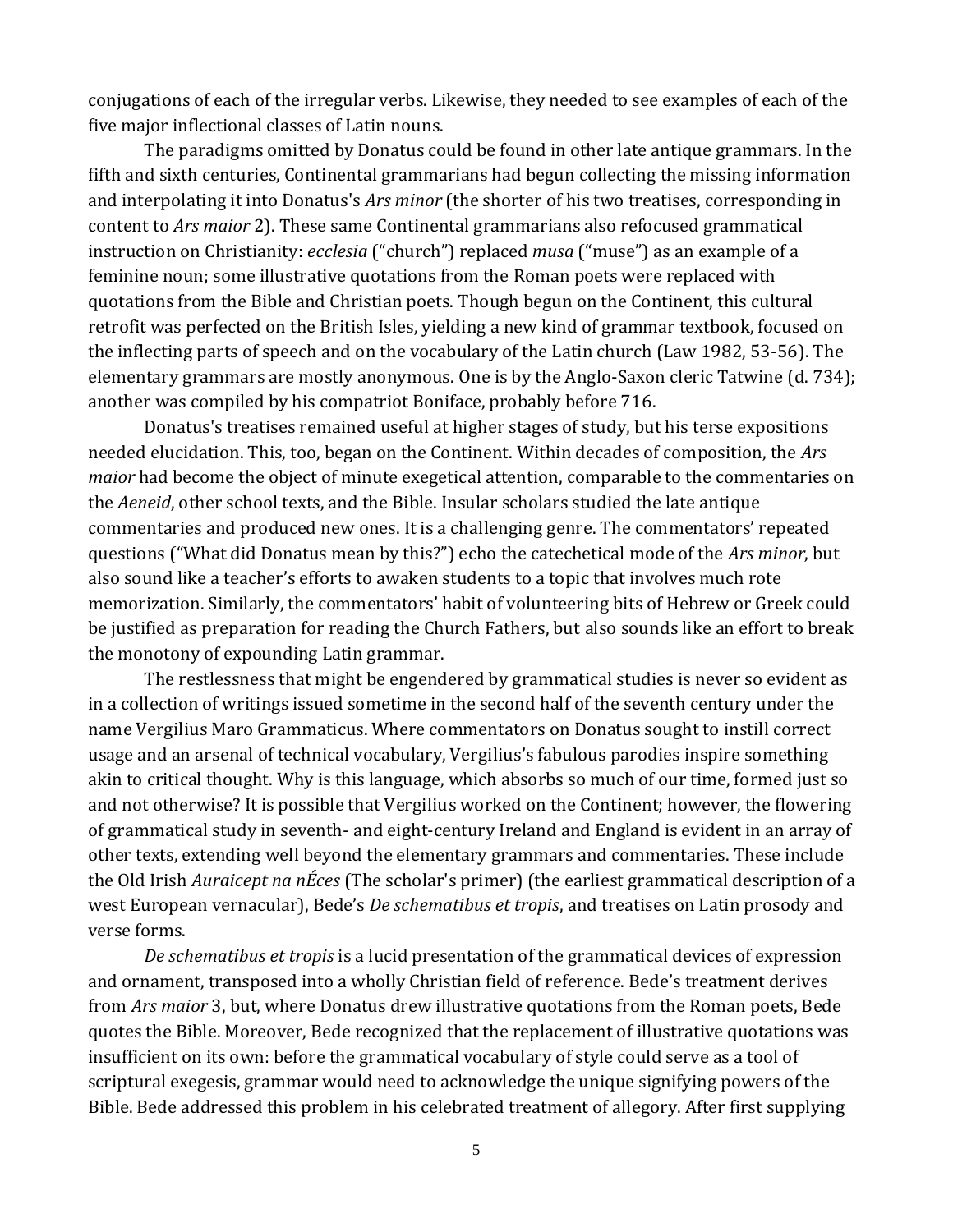the basic grammatico-rhetorical definition of this trope (according to which allegory says one thing and means another) he issued a caveat that allegory can occur in events (*factis*) as well as text (*verbis*). Historical events, too, can refer beyond themselves. An exposition of the four senses of scripture follows and closes out the treatise. From the rudimentary matter of grammar, Bede's *De schematibus et tropis* ascends into theological semiotics.

Perhaps surprisingly, the Anglo-Saxons also composed treatises on Latin prosody and verse forms. In the fourth and fifth centuries, Christians who studied Roman poetry in the traditional grammar schools sometimes employed the classical measures for poems on Christian subjects; by doing so, they ensured that versification would retain some continuing presence in the reorganized curriculum of the Christian schools. Metre figured among the subjects taught by Theodore and Hadrian in Canterbury late in the seventh century. Aldhelm, who was briefly a student there, excelled in this area: he wrote a substantial corpus of poetry in dactylic hexameters, plus instructions for composition in this form. In both respects, he was a pioneer among non-native speakers of Latin, as he himself recognized.

Aldhelm's efforts were soon joined by Bede's more versatile *De arte metrica*. By combining instruction in prosody and verse forms, Bede's textbook provides a concise, unitary treatment of the principles and variety of Latin quantitative verse – the first of its kind (Leonhardt 1989, 76– 77). In a second development, Bede registered the existence of nonquantitative or "rhythmical" Latin poetry. Although attested since the fourth century, nonquantitative Latin verse was ignored or treated with hostility by earlier grammarians. Bede's reason for granting it a mention was, however, the same as the principle governing his selection of quantitative forms: he taught those verse types used by Christian poets. His resolute focus on Christian writers was a third innovation in the teaching of Latin poetry, and fully consistent with his practice in *De schematibus et tropis*.

By the middle of the eighth century, then, Irish and Anglo-Saxon grammarians had built up an array of books supporting comprehensive instruction in the language of the Bible and the western church. Though they lacked exposure to ancient rhetoric, Insular clerics possessed elementary grammars tailored to the needs of non-native speakers of Latin, detailed commentaries on Donatus's textbooks, a conspectus of stylistic devices tailored to the needs of Biblical exegesis, and treatises on Latin poetry. When Insular clerics departed for the Continent to convert Germanic peoples there, they took these books with them.

#### **Losses and Recoveries (800–1100)**

Toward the year 800, two independent historical developments brought this great cycle of curricular innovation to a close. At the court of Charlemagne, scholars including the English expatriate Alcuin set the Insular productions aside in favor of older and more authoritative treatises. The most important of the new recoveries were the *Partitiones duodecim versuum Aeneidos principalium* and the *Institutiones grammaticae*, both by the early sixth-century grammarian Priscian. A third work by Priscian, consisting in an elementary conspectus of the inflecting parts of speech, had served early Irish and Anglo-Saxon scholars as a valuable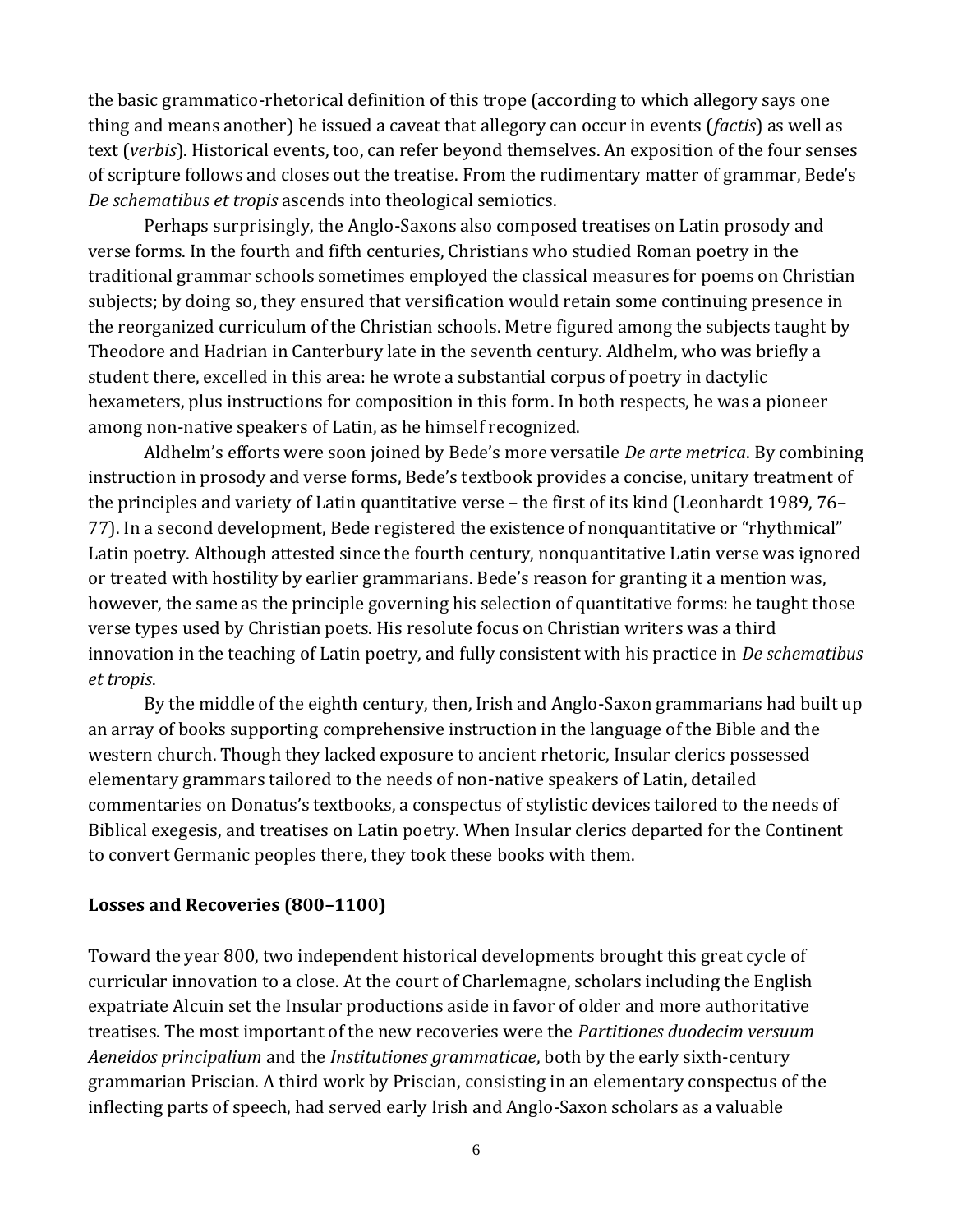supplement to Donatus. Engagement with Priscian's *Partitiones* and *Institutiones* would now trigger a comprehensive revision of elementary and advanced grammatical studies.

Almost simultaneously with these developments in the Carolingian territories, the Anglo-Saxon institutions of learning were being destroyed. A Scandinavian expedition sacked the monastery at Lindisfarne in 793. Though grammatical study seems to have weakened already before the Viking raids (Gneuss 1990, 5), the raids and subsequent migrations interrupted the laborious practice of Latin literacy instruction over much of England for several generations. Many libraries were lost.

With the salient exception of Bede's *De arte metrica* and *De schematibus et tropis* (those texts remained in use for centuries to come), the cultural problem of literacy training would henceforth be answered with other books. When English libraries were restocked in the tenthcentury Benedictine reform, they were restocked with the grammatical literature that had developed on the Continent in the intervening period. This was a literature profoundly influenced by Priscian.

As its title suggests, Priscian's *Partitiones* consists in a detailed grammatical analysis of each word in the opening line of each of the 12 books of the *Aeneid*. Such analysis can, of course, be no more than exemplary, but it affords considerable opportunity for pedagogical generalization, and it has the advantage of being concrete: it models situated, puzzle-solving attention to Latin inflectional forms and syntax. The *Partitiones* presumably reflects Priscian's classroom procedures in Constantinople, where students – native speakers of Greek – shared some of the same needs as medieval speakers of Germanic and Celtic languages. Priscian's concrete, situated formal analysis helped spawn a new pedagogical genre, the "parsing grammar" (Law 1997, 135–36). Parsing grammars remained a pillar of elementary grammatical instruction throughout the remainder of the Middle Ages.

Priscian's most important work was, however, the *Institutiones grammaticae*, a massively detailed and copiously illustrated description of the Latin language, disposed into 18 books. The first 16 books, which fill 600 pages in the modern printed edition, treat approximately the remit of Donatus's *Ars maior* 1 and 2: sound, letters, syllables, and the eight parts of speech. This section would eventually come to be called *Priscianus maior*. The last two books, later termed *Priscianus minor*, are half again as long as the preceding 16, and they are devoted to a single topic: "what Greeks call syntax." For medieval Latin grammarians, *Priscianus minor* was a revelation. Aspects of Latin syntax receive passing notice in other grammars, including those of Donatus, but the final two books of the *Institutiones* offered the first systematic treatment of the ways that nouns, verbs, and the other parts of speech relate to one another in meaningful Latin utterances.

The riches of the *Institutiones* were counterbalanced by its bulk. How was one to approach such a work? Some of the earlier Insular grammarians had known the *Institutiones*, but it seems that Alcuin was the first medieval scholar to grasp the full text and recognize its importance. He compiled excerpts (these attend especially to syntax) and he drew liberally from earlier sections in his elementary grammar, the *Dialogus Franconis et Saxonis de octo partibus orationis*. These two texts by Alcuin did not circulate to the British Isles, but the style of engagement instanced by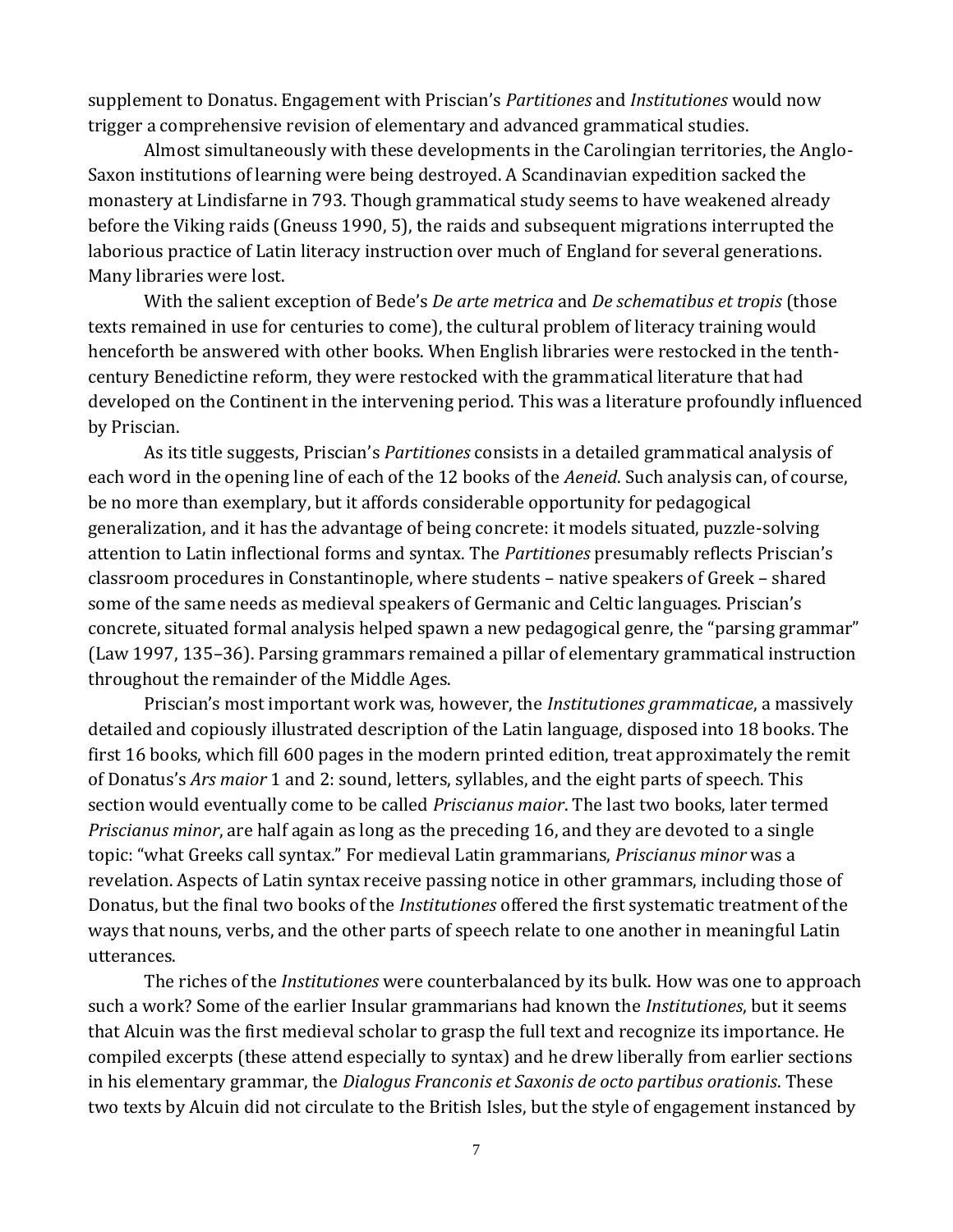them was widely employed in grammatical literature of the ninth and tenth centuries. Scholars made abbreviations and collections of extracts; often, extracts were inserted into the familiar framework of Donatus's treatises.

The grammar of Ælfric of Eynsham (probably composed about 993–95) belongs to precisely this line of engagement. The doctrine transmitted by Ælfric derives principally from Priscian's *Institutiones*, but Priscian's text is severely abbreviated and shuffled into the order of Donatus's *Ars maior*. The labor of redaction was mostly complete in Ælfric's source, but Ælfric simplified further, yielding an elementary textbook with a double emphasis: Latin inflectional morphology and the technical vocabulary of grammatical study. This is utterly conventional. What sets Ælfric's grammar apart is its language: it is the first grammar of Latin written in a vernacular, and it makes notably inventive use of English as a pedagogical medium. Ælfric illustrated Latin grammar with reference to analogous or paraphrastic constructions in English, and he supplied a full complement of English grammatical vocabulary, often closely modeled on the Latin terms. The aim was evidently to supply speakers of English with a foothold in Latin at an early stage in their study of that language. By its existence, Ælfric's grammar probably testifies to the weakened state of Latinity in England at the end of the tenth century; however, it also exemplifies the precocious and inventive uses that the Anglo-Saxons made of their written vernacular. Ælfric's grammar displaced other elementary grammars in English schools in the eleventh century (Law 1997, 215), and it continued to be used in the following one.

At more advanced levels, eleventh-century students would study Priscian's *Institutiones* or abbreviations of that work, Bede's treatises (these had now received the attention of commentators), and other grammars of both ancient and modern provenance, including the parsing grammars developed by Carolingian scholars. A notable addition to the advanced grammatical literature is the *Questiones grammaticales*, composed by the French Benedictine Abbo of Fleury during his brief residence in England (985–87). Byrhtferth of Ramsey, who was among Abbo's students, would later include extracts from grammatical literature (rendered into English) in his rambling and compendious *Enchiridion*, a treatise devoted primarily to the calculation of dates in the church calendar. The largest of the Englished excerpts is from Bede's *De schematibus et tropis*, and Byrhtferth's translation shows that he used a copy of Bede's text bearing Carolingian glosses.

Byrhtferth's glossed copy of Bede and his brief tuition by Abbo show the extent to which the study of Latin in England at the turn of the eleventh century was supported by Continental scholarship. The Norman Conquest ensured that Continental influences would remain salient. It also gave fresh impetus to grammatical studies: unlike the Anglo-Saxons, the eleventh-century Normans did not use their own vernacular in writing. At the time of the Conquest, the sole written language of the Normans was Latin – which, accordingly, was the language shared by educated strata of the two populations. The conquerors implanted Norman clergy throughout their new possession, and the word *latimer* (initially "someone who knows Latin") came to mean "translator" or "interpreter." Under these conditions, the teaching of Latin flourished. Ælfric's grammar continued to be used (two surviving copies were glossed in Anglo-Norman French) but, as the decades passed, Donatus's *Ars minor* and its supplements resumed their role as the usual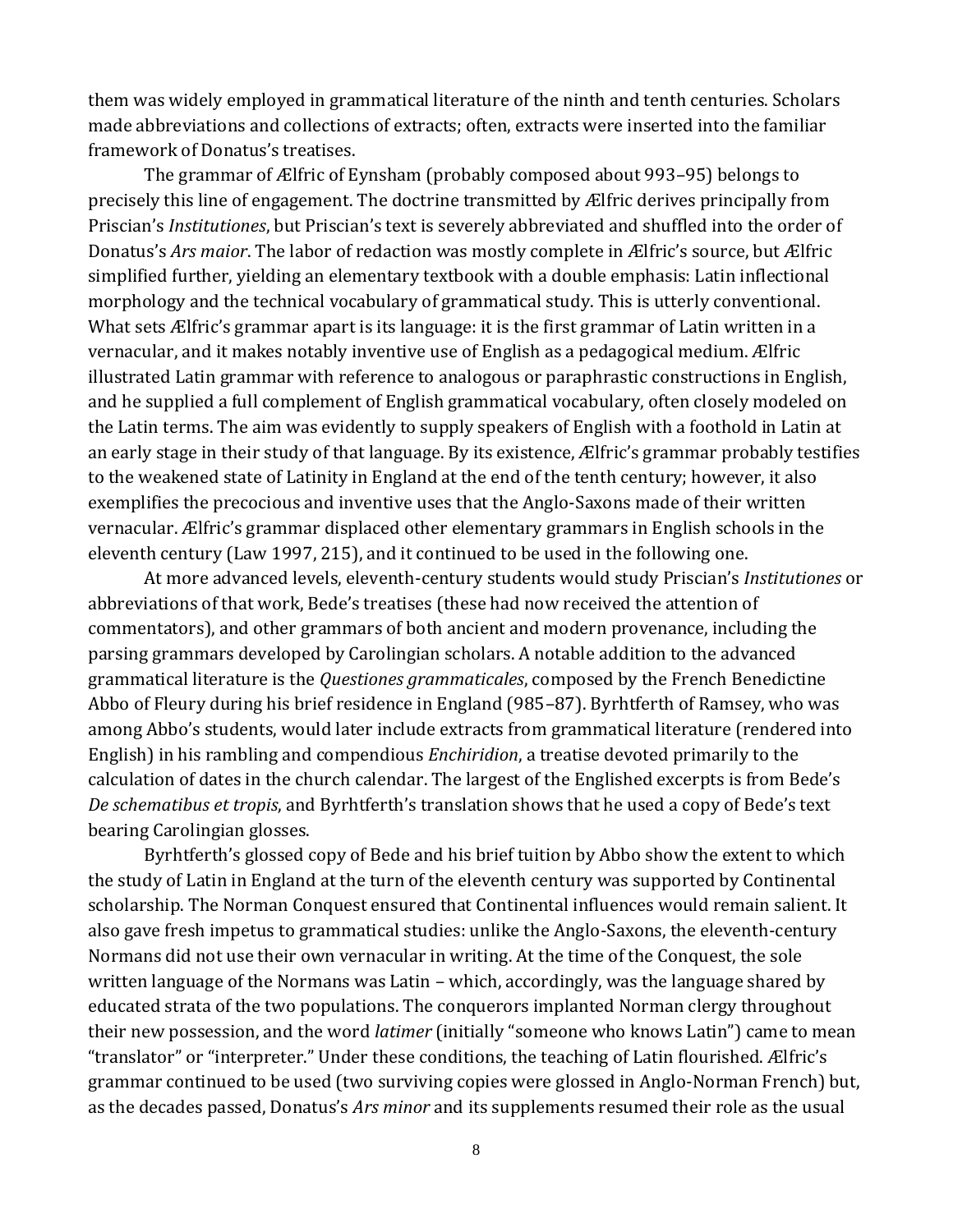elementary Latin grammars in England. Teachers could again manage without a vernacular textbook.

# **An Expanded Field (1100–1450)**

The twelfth century was a golden age of grammatical study. Although the greatest centers of learning were in northern France, connections with the Continent remained strong, and many English scholars crossed the Channel to study. The most important curricular innovations were quickly transmitted to England, where they seeded further important contributions.

Innovation was concentrated at intermediate and advanced levels of study; to appreciate these developments, one must recall that a student who had absorbed the *Ars minor* and associated texts would still need to master an enormous mass of miscellaneous lexical and morphological detail, most of which resisted systematization: defective and deponent verbs and heteroclite nouns, for example. That detail could be conveyed in list form, but unstructured lists are difficult to remember. In the eleventh and twelfth centuries, teachers increasingly cast the most troublesome points into metrical form, either as "memory verses" embedded within prose grammars, or as independent verse treatises on specialized topics (Law 1999). That which could not be systematized could be versified. At the end of the twelfth century, Alexander of Villa Dei composed a *summa* of this material, titled the *Doctrinale*. This text quite explicitly picks up where the *Ars minor* leaves off. Prized as a concise intermediate Latin grammar, the *Doctrinale* was widely used for the remainder of the Middle Ages, and survives today in more than 400 manuscripts and nearly 300 printed editions.

After mastering the *Doctrinale*, a student would be ready for advanced study, and grammarians had in the meantime developed two new options for that. First, commentators on Prisican's *Institutiones* had elaborated the theoretical content of that text and brought it into dialogue with Aristotelian logic, thus laying a foundation for the "speculative" or "modistic" grammars of the thirteenth-century universities. Latin grammar became a springboard for philosophical inquiry into the structure and function of language in general. This important development is best assigned to the history of philosophy.

The second development belongs directly to our subject: beginning about 1170, some teachers of grammar began writing textbooks with significantly expanded scope, aiming to teach literary composition in the Latin language. The most successful of these treatises was written in hexametrical verse c. 1208–13 by the English scholar Geoffrey of Vinsauf. Known as the *Poetria nova*, this text had a pan-European circulation, remained authoritative in the sixteenth century, and survives today in more than 200 manuscript copies. It and the other "arts of poetry and prose" are what modern scholars most often have in mind when they refer to medieval rhetoric.

Like speculative grammar, the arts of poetry and prose originated in encounters with much older texts – in this case not Priscian's *Institutiones* and Aristotle's logic, but rather Cicero's *De inventione*, the *Rhetorica ad Herennium*, and Horace's *Ars poetica*. All these texts were studied with new intensity in the twelfth century, and outfitted with comprehensive and detailed commentaries. The *Rhetorica ad Herennium* (newly rediscovered at this time) became the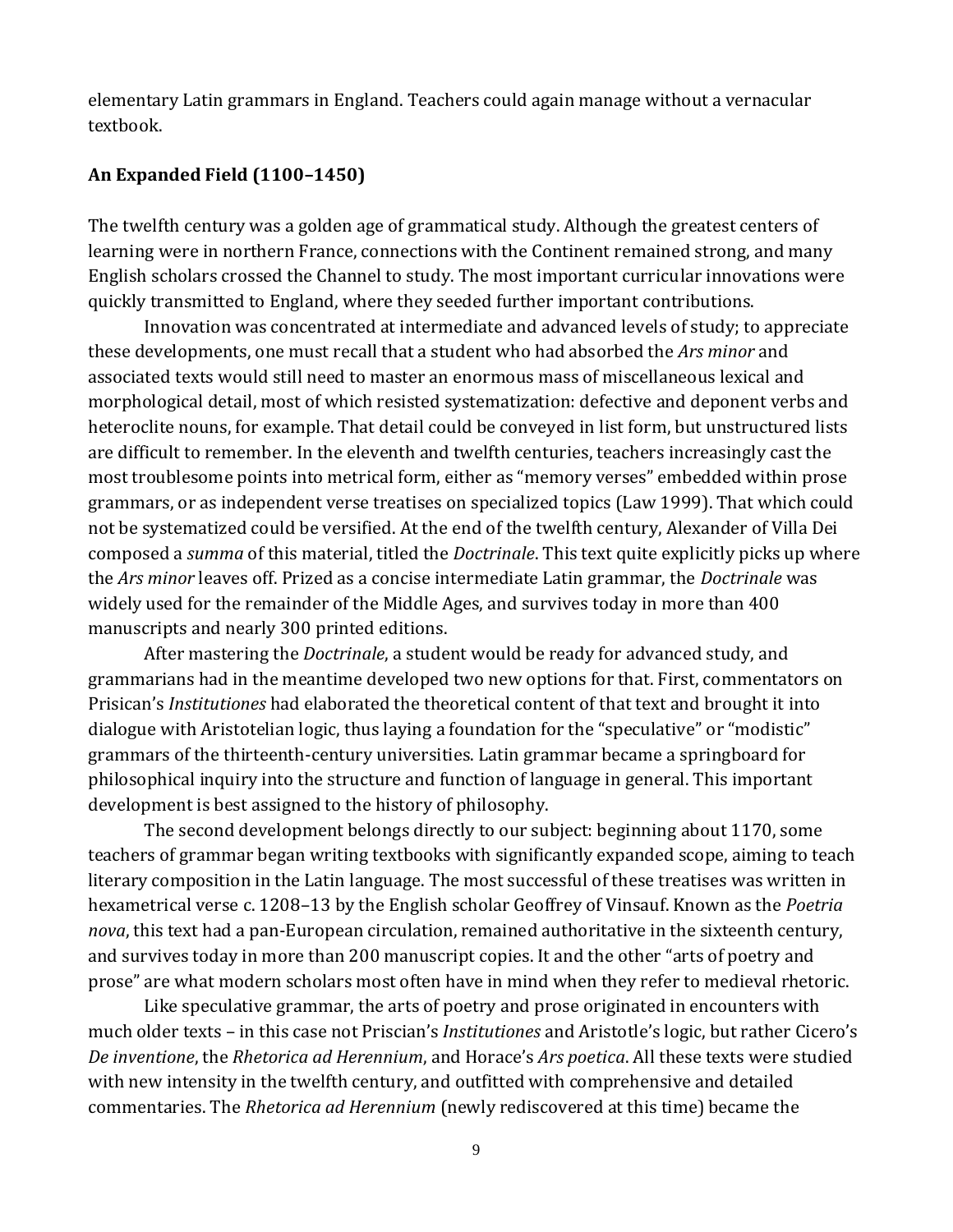preeminent source for classical rhetoric, while its catalogue of figures had an even wider influence. The title *Poetria nova* testifies to precisely this matrix of study: Geoffrey's treatise was received as a concise synthesis of the *Rhetorica nova* (that is, the *Rhetorica ad Herennium*) and Horace's *Ars poetica*.

Geoffrey also wrote a prose treatise in the same genre. His efforts were preceded by Matthew of Vendôme's *Ars versificatoria* (c. 1175) and followed by Gervase of Melkley's *Ars versificaria* (c. 1215–16), John of Garland's *Parisiana poetria* (1220–35), and Eberhard the German's verse *Laborintus* (between about 1215 and 1280). None of these approached the popularity of the *Poetria nova*, but most were known in medieval England, while Geoffrey's prose treatise circulated only there.

As befits their origin in grammatical studies, the arts of poetry and prose focus on details of wording within relatively small compass: attention to larger units of composition is mostly limited to the question of where, and how, to begin a narrative. Each treatise teaches the figures and tropes, and most attend in detail to topical description. Teaching is illustrated with examples composed expressly for this purpose – a fact that testifies eloquently to the authors' fundamentally creative orientation. Illustrations are usually metrical, and this is probably how the *Poetria nova* began life: as a collection of model compositions, later supplemented with versified precept and drawn together into a coherent whole.

The *Poetria nova* and John of Garland's *Parisiana poetria* are the two most advanced treatises in this group, and the only ones to teach all five canonical stages of rhetorical craft, from *inventio* to *pronuntiatio*. The fullest syllabus is offered in the *Parisiana poetria*, which includes instruction in letter writing, prose rhythm, and rhythmical verse. This treatise was not well known in England, but it provides a valuable synopsis of the stylistic options available to writers on both sides of the Channel. After the mid-thirteenth century, scholars reverted from the composition of treatises to the composition of commentaries on them. The *Poetria nova* received especially full attention, testifying to widespread classroom use (Woods 2010).

Two other new genres of rhetorical treatise appeared in the high Middle Ages, concerning the sermon and the letter, respectively. The first of the *artes praedicandi*, or arts of preaching, appeared near the beginning of the thirteenth century, and the genre's debts to grammatical studies are particularly clear in an early treatise by the Englishman Thomas Chobham. For instruction in the structure of sermons and the stages of the preacher's task, Chobham drew heavily from the *Rhetorica ad Herennium*, *De inventione*, and *Ars poetica* – the same trio that informed the arts of poetry and prose. What Bede's *De schematibus et tropis* had done for grammatical stylistics, the *ars praedicandi* did for classical rhetorical theory: it adapted the concepts and terminology of a classical language discipline to the needs of contemporary Christianity. (The outlines of this adaptation had been worked out already in Augustine's *De doctrina Christiana*.) The *ars praedicandi* flourished in the later thirteenth century and throughout the following one; as the genre developed, it became increasingly independent of classical rhetoric.

The treatises on letter writing, or *artes dictaminis*, followed a different track: whereas the verse grammars, arts of poetry and prose, and arts of preaching each developed an English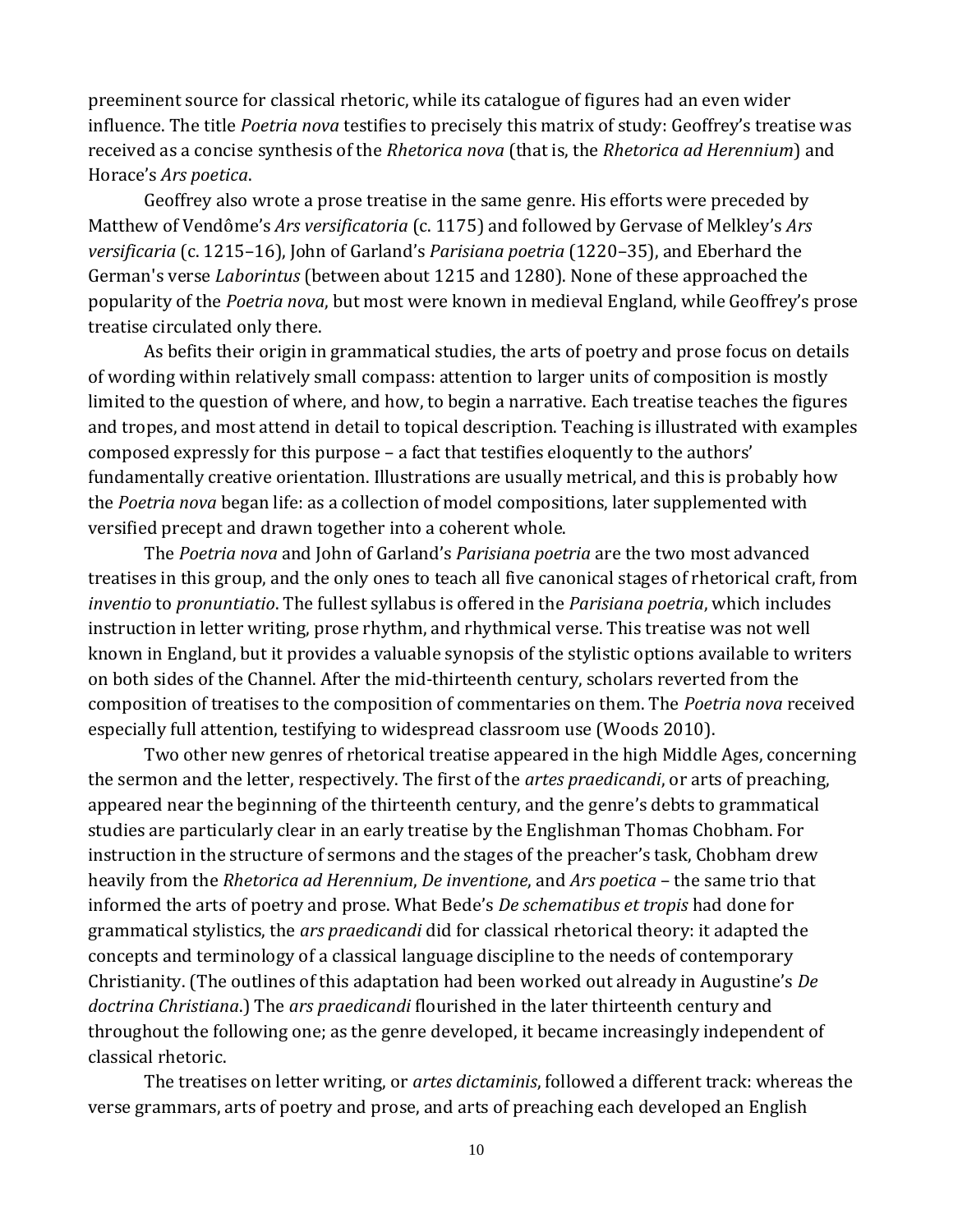tradition at an early stage, the letter-writing treatises arrived in England relatively late, as a mature discipline with a narrow scope and pragmatic outlook. The focus was on such details as salutation-formulae, prose rhythm, and the anatomy of the letter. Two branches of instruction developed in the second half of the fourteenth century, both of them centered in Oxford on the sidelines of the university. One group of teachers sought to reintegrate the *ars dictaminis* into a broadly literary and rhetorical curriculum. This approach was pursued especially by English Benedictines, who may also have produced an expanded version of Geoffrey of Vinsauf's prose rhetorical treatise (Camargo 1999). A second group of teachers took an opposite approach: they stripped the *ars dictaminis* to its formulaic essentials and taught letter writing alongside basic administrative skills such as accounting and the drafting of legal instruments.

The teachers of "business Latin" also taught French, which retained much of its former importance in the domains of law and commerce. Aspects French grammar – namely, pronunciation and the verb system – had received attention in England from at least the thirteenth century (Rothwell 2001). Fuller descriptions appeared early in the fifteenth century, joining an assortment of other materials for teaching and learning this language.

This is perhaps the place to record other developments in vernacular grammatical studies. *Gramadegau 'r Penceirddiaid*, the earliest treatise on Welsh grammar and versification, survives in several fourteenth- and fifteenth-century manuscripts; portions may be earlier, and the compiler's interests were clearly centered on poetry rather than grammar as such. By the end of the Middle Ages, then, three of Britain's vernacular languages had received grammatical attention – Irish, Welsh, and French. (So, too, had Icelandic, though outside the geographical orbit of this encyclopedia.) Each of the vernacular grammars was indebted to Latin grammatical literature, but they differed widely in scope and purpose: the French grammars are distinguished by their orientation toward basic language acquisition; the Welsh and Icelandic grammars by their interest in poetry. English would receive comparable attention only late in the sixteenth century.

### **Plague, Print, and Humanism (1350–1542)**

Although the English language never received systematic grammatical attention, English nevertheless has an important place in this history, for it became the default language of elementary education. In John of Cornwall's *Speculum grammaticale* (1346), the Latin verbal system and some syntactic constructions are illustrated by paired Latin and English examples. The amount of English is not great, but it probably testifies to more extensive classroom use, as John Trevisa affirmed at the end of the fourteenth century. By the early fifteenth century, some rudimentary treatises of Latin grammar are themselves written in English. John Leylond (d. 1428) led the way; his elementary treatises are the first in English since Ælfric.

There were parallel developments in grammar-school composition exercises. These were typically pitched at the level of the individual sentence, aiming to build Latin vocabulary and syntax. Teaching in this area was supported by collections of Latin proverbs and model sentences; beginning in the fifteenth century, some such collections record paired English and Latin versions of each sentence. Termed *vulgaria,* these bilingual collections represent an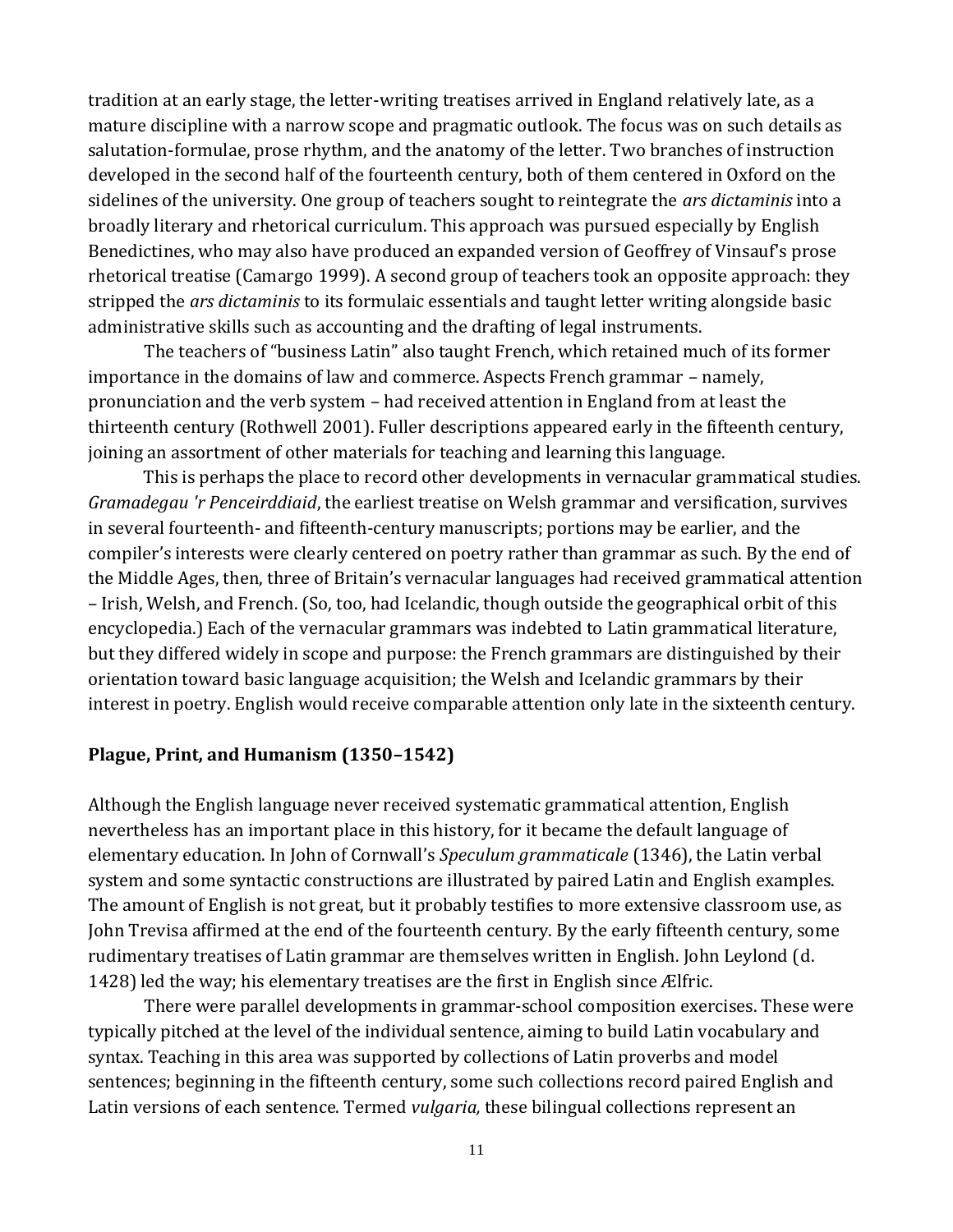important pedagogical change: Latin composition was now being taught as an exercise in translation. Whereas the ancient and earlier medieval *praeexercitamina* taught students simultaneously to think and compose in Latin, the new practice of "making Latins" conceded that boys would be thinking in English.

Expansions in the pedagogical use of English may have been accelerated by the 1348/49 plague and by later recurrences of the epidemic, which must have inflicted significant disruptions on ordinary pedagogical reproduction. Similar disruptions at an earlier historical moment might have favored French, the prestige vernacular in England since the twelfth century. By the fourteenth century, however, English was the only language able to replace Latin in elementary pedagogical contexts across large portions of the realm.

The fourteenth and fifteenth centuries are also distinguished, in Britain, as a period in which authors of basic teaching texts claimed few accomplishments outside of this domain. The analytic terminology developed by speculative grammarians in the thirteenth century now began to appear in elementary grammars; simultaneously, there was a pronounced movement away from the grammatical *summa*, in favor of shorter treatises on specific topics. The English and Latin works of John Leylond are exemplary of these trends, and so too is the textual history of the earlier *Doctrinale*: it continued to circulate whole, but was also broken up and digested into independent treatises. Treatises proliferated rapidly, in part because the introduction of paper into English markets reduced the cost of writing.

Grammars and rhetorics continued to proliferate through the end of the Middle Ages, but now under the influence of the printing press and Continental humanism. Beginning in the fourteenth century, Italian scholars had been seeking out and studying ancient texts previously unknown or neglected. As a project of cultural recovery, the Italian Renaissance constituted a third installment in a series, building upon Carolingian and twelfth-century initiatives. As in those previous renaissances, renewed attention to select ancient texts triggered a wave of curricular innovation that rolled through the schools of western Europe. The grammars and rhetorics then in use were perceived to be deficient insofar as they departed from the Latinity of favored ancient authors, especially Cicero. Textbooks needed to be replaced, and the works of ancient authors needed to be made available in accurate editions that could serve as models of correct style. These initiatives were greatly facilitated by the new technology of print.

Italian humanist grammatical writings reached English schools in the last quarter of the fifteenth century. Among the most important were Lorenzo Valla's compendious guide to Latin usage (*Elegantiae linguae Latinae*), and the Latin grammars of Niccolò Perotti and Giovanni Sulpizio. Sulpizio's *Opus grammaticum* was printed in England in 1494 and several times thereafter. The first rhetoric printed in England was also by an Italian: Lorenzo Traversagni's strongly Ciceronian *Margarita eloquentiae castigatae*, printed by William Caxton in 1479.

At Oxford, teachers of grammar fused the new humanist pedagogy with indigenous forms of instruction. John Anwykyll produced a classicizing Latin grammar indebted to Valla and Perotti, alongside a unique collection of *vulgaria*: whereas previous grammarians had composed their own model sentences, Anwykyll drew his from an authentic classical source, the Roman dramatist Terence. Anwykyll taught during the mid-1480s at the newly founded Magdalen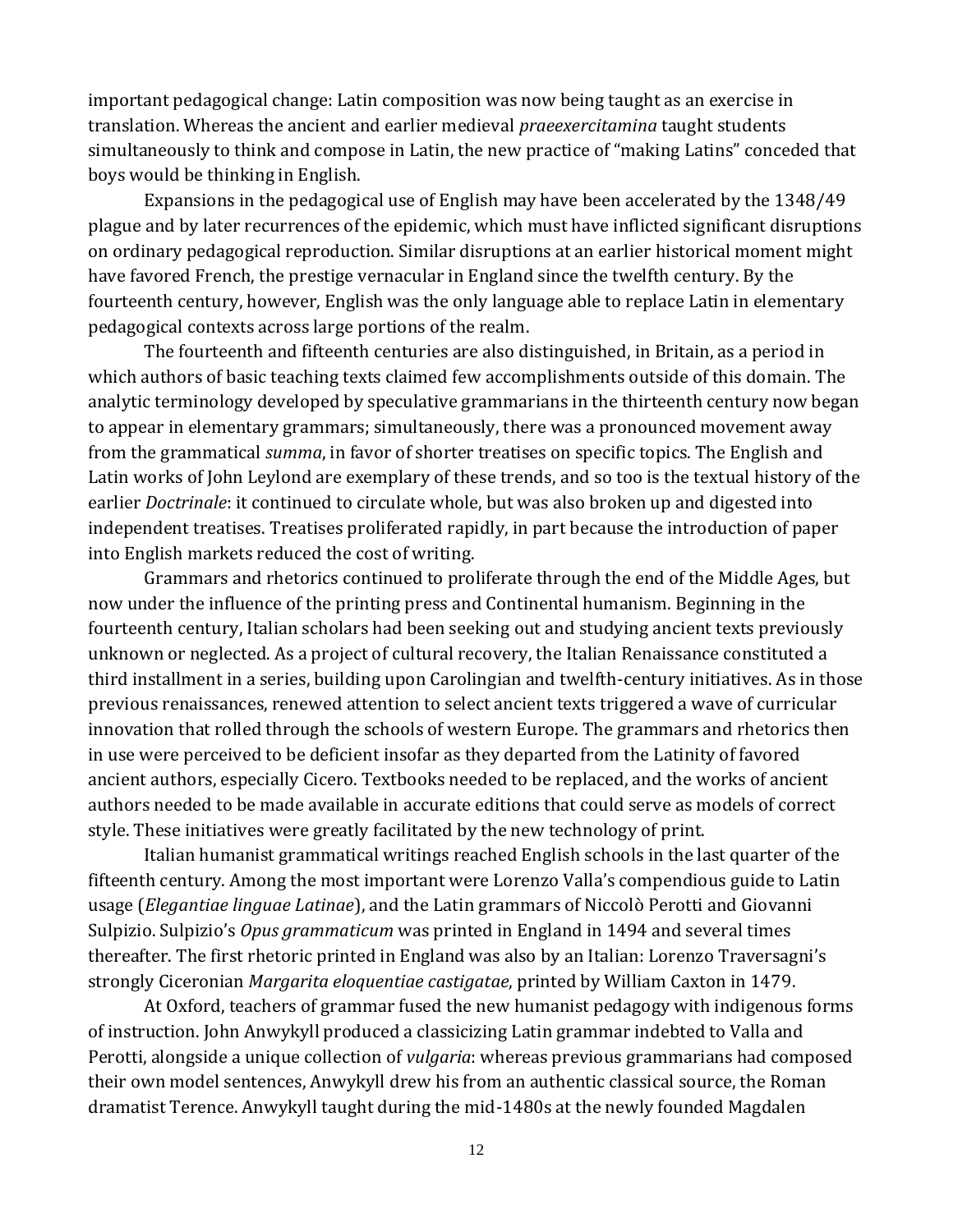College school; upon his death he was succeeded there by another curricular innovator, John Stanbridge, who produced revisions of Leylond's elementary grammatical treatises. Stanbridge corrected Leylond's Latin in accordance with new humanist standards. These treatises began to appear in print in 1505, and helped ensure that elementary teaching grammars for use in English schools would continue to be written in English.

Soon afterwards, the center of grammatical study shifted from Oxford to London, where, beginning in 1508, John Colet was engaged in refounding the St. Paul's Cathedral school. Colet instituted an emphatically humanist program of study and selected William Lily (a pupil of Stanbridge) to be the first master. The two men composed new grammars, in English and Latin, for use at St. Paul's. The Dutch humanist Desiderius Erasmus aided their project by revising Lily's Latin grammar and by contributing a guide to Latin composition – his *De copia*. These texts had illustrious afterlives. *De copia* became the most influential humanist rhetoric in sixteenth-century Europe, prized for concrete instruction in the crafting of verbal variety. Meanwhile, the two grammars supplied the basis for uniform textbooks issued by state edict. An advanced grammar, in Latin, appeared from the king's printer in 1540; it was followed two years later by an elementary grammar written in English. Both carried the express endorsement of Henry VIII. Thus, the monarch who subordinated the English church to state power also standardized the instruments of literacy instruction, central to the functioning of church and state alike. The royal grammars supplanted alternatives, supplied a model for the first grammars of English, and remained the basis for Latin language study into the eighteenth century.

SEE ALSO: Ælfric of Eynsham; Alcuin of York; Aldhelm; Anglo Latin; *Auracept na nÉces*; Bede; Benedictine Reform; Christianity in Britain; Classical inheritance; Continental influences; Geoffrey of Vinsauf; Glossaries; *Gramadegau 'r Penceirddiaid*; Hiberno Latin; Humanism; John of Cornwall; John of Garland; Late antique inheritance; Libraries and book collections; Literacy; Multilingualism; Reading practices; Schools and Education; Universities.

# References

- Camargo, Martin. 1999. "*Tria Sunt*: The Long and the Short of Geoffrey of Vinsauf's *Documentum de Modo et Arte Dictandi et Versificandi*." *Speculum* 74: 935-955.
- Gneuss, Helmut. 1990. "The Study of Language in Anglo-Saxon England." *Bulletin of the John Rylands University Library* 72: 3–32.
- Lapidge, Michael. 1984. "Gildas's Education and the Latin Culture of Sub-Roman Britain." In *Gildas: New Approaches*, edited by Michael Lapidge and David Dumville, 27–50. Woodbridge, UK: Boydell Press.
- Law, Vivien. 1982. *The Insular Latin Grammarians*. Woodbridge, UK: Boydell Press.
- Law, Vivien. 1997. *Grammar and Grammarians in the Early Middle Ages*. New York: Longman.
- Law, Vivien. 1999. "Why Write a Verse Grammar?" *The Journal of Medieval Latin* 9: 46–76.
- Leonhardt, Jürgen. 1989. *Dimensio Syllabarum: Studien zur lateinischen Prosodie- und Verslehre von der Spätantike bis zur frühen Renaissance*. Göttingen: Vandenhoeck and Ruprecht.